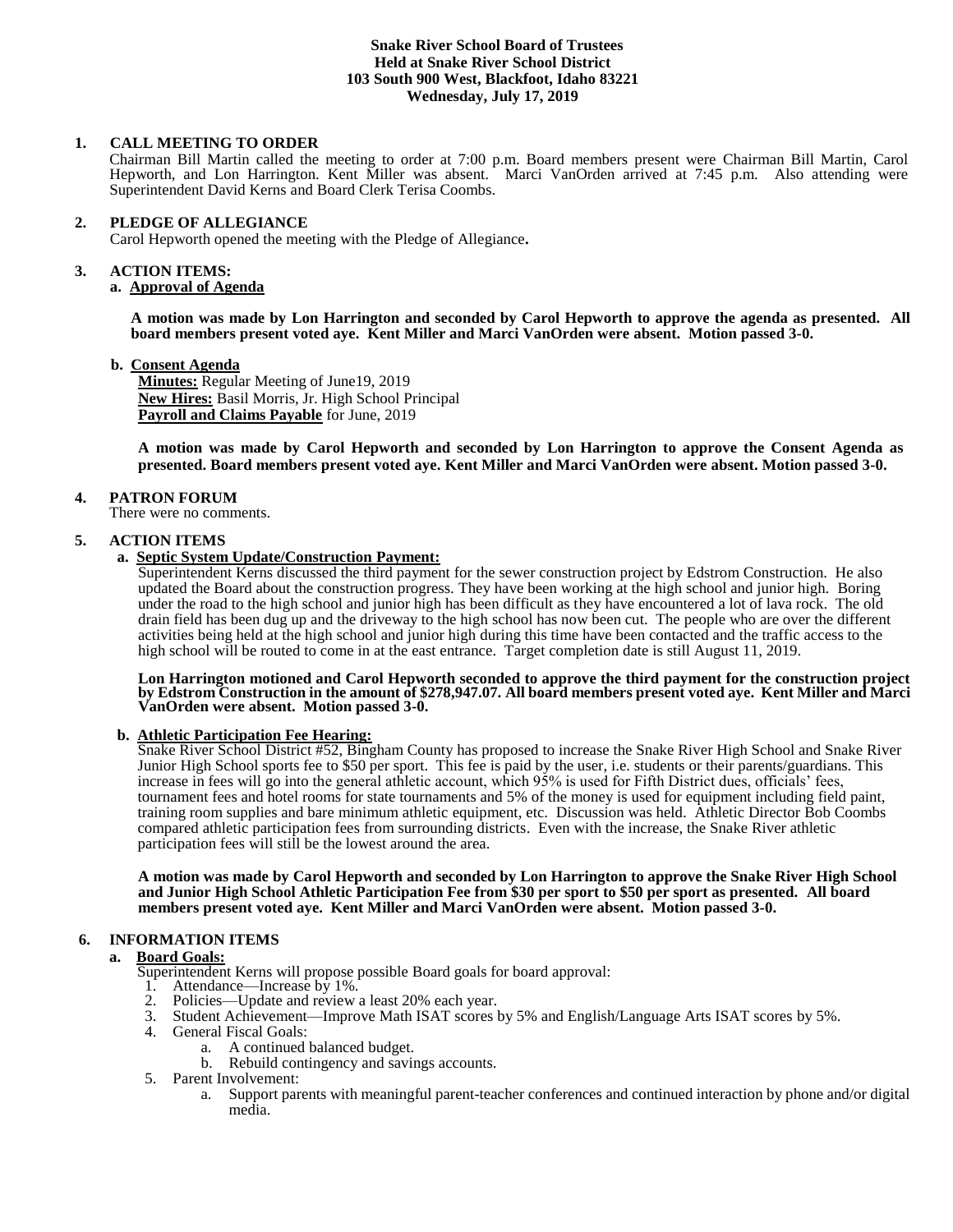## **b. District 2019-2020 Startup Information:**

Please see the Startup List. Of note, the Opening Meeting will be August 19<sup>th</sup> at 11:00 a.m. followed by lunch by the SREF at the high school. The Meet the Board Reception will be on August  $23<sup>rd</sup>$  at 3:30 p.m. at the High School Library.

## **c. Upcoming Events:**

- **1. ISBA Resolutions are due by July 31, 2019.**
- **2. Next Board Meeting will be August 21, 2019.**
- **3. Annual ISBA Conference will be November 6-8, 2019.**
- **4. Election packets are ready to pick up on August 19th, last day to file is September 6th. Election is November 5th .**

#### **7. ACTION ITEMS—POLICY READINGS SECOND READINGS:**

**Policy 2330, "Board Relationship with SREA"** This policy is updated so it is consistent with the changes made in the 2019-20 Negotiated Agreement. No changes.

**Policy 7320, "Salary Schedule and Credit Information"** This policy is updated so it is consistent with the changes made in the 2019-20 Negotiated Agreement. Discussion held. No further changes.

**Policy 7494, "School Bus Emergencies"** This new policy reflects the requirement in the new *Standards for Idaho School Buses and Operations* for school districts to have written policies on emergency evacuation plans for school buses. No changes.

**Carol Hepworth moved and Lon Harrington seconded to approve the second readings of Policy 2330, "Board Relationship with SREA;" Policy 7320, "Salary Schedule and Credit Information;" and Policy 7494, "School Bus Emergencies." All board members present voted aye. Kent Miller and Marci VanOrden were absent. Motion passed 3-0.**

Marci VanOrden arrived to the meeting at 7:45 p.m.

#### **FIRST READINGS:**

**Policy 7491, "Duties of School Bus Drivers"** This policy is updated to be consistent with new *Standards for Idaho School Buses and Operations* and clarifies the duties of school bus drivers. Discussion held. No further changes were made.

**Policy 7492, "Bus Driver Conduct"** This policy is new and the addition of this policy is consistent with new *Standards for Idaho School Buses and Operations.* No changes made.

**Policy 7493, "School Bus Driver"** Consistent with the new *Standards for Idaho School Buses and Operations*, this policy includes the requirement that the district maintain a personnel file for each driver employed by the district or the district's contracted transportation provider. In addition, the *Standards* are included as a reference to the policy. No changes made.

**Policy 8240, "Crowdfunding"** This new policy outlines a process for community crowdfunding, such as "Go Fund Me" campaigns, for staff who may procure funding for special projects and/or programs. Discussion held. No changes made.

**Lon Harrington moved and Marci VanOrden seconded to approve the first readings of Policy 7491, "Duties of School Bus Drivers;" Policy 7492, "Bus Driver Conduct;" Policy 7493, "School Bus Driver;" and Policy 8240, Crowdfunding." All board members present voted aye. Kent Miller was absent. Motion passed 4-0.**

## **8. EXECUTIVE SESSION**

**Under Idaho Code 74-206 [1b] personnel, Marci VanOrden motioned and Lon Harrington seconded to go into Executive Session. A roll call vote was taken: Marci VanOrden, aye; Carol Hepworth, aye; Lon Harrington, aye; and Bill Martin, aye. Kent Miller was absent. Motion passed 4-0.** 

The board went into Executive Session at 7:55 p.m. Personnel was discussed beginning at 7:55 p.m. until 8:30 p.m.

## **9. RETURN TO REGULAR SESSION**

**It was moved by Marci VanOrden and seconded by Lon Harrington to return to Regular Session. All the board members voted aye. Kent Miller was absent. Motion passed 4-0.** 

The Board returned to Regular Session at 8:30 p.m.